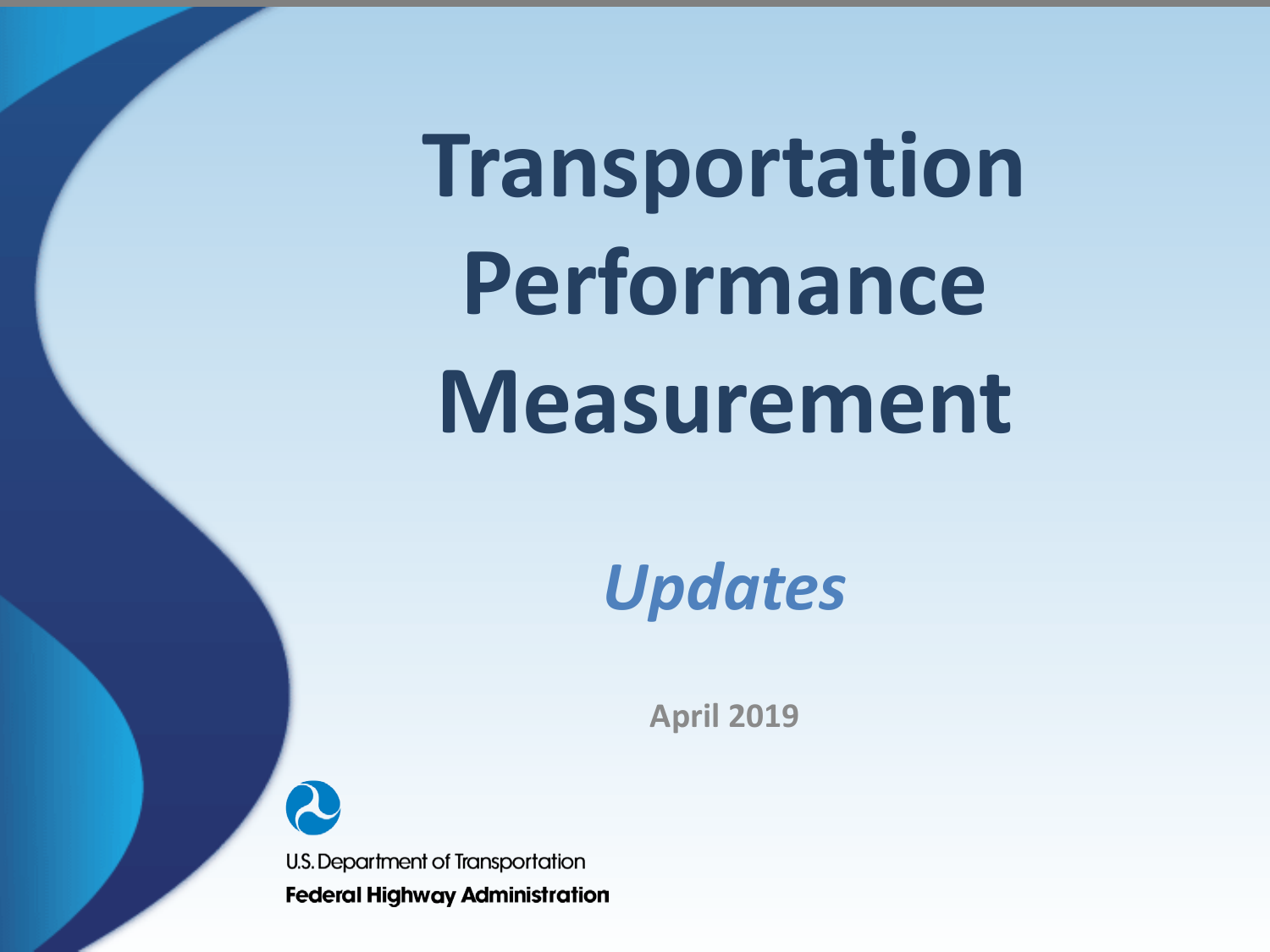#### **Recent Milestones**



- Oct 1: S/TIP Amendments Include TAM (Transit Asset Management) Targets, TAM Plans and Transit Related PBPP metrics. 1st Amendment request for each MPO – include copies of relevant TIP pages
- Feb 27: MPO Set 2019 Safety Targets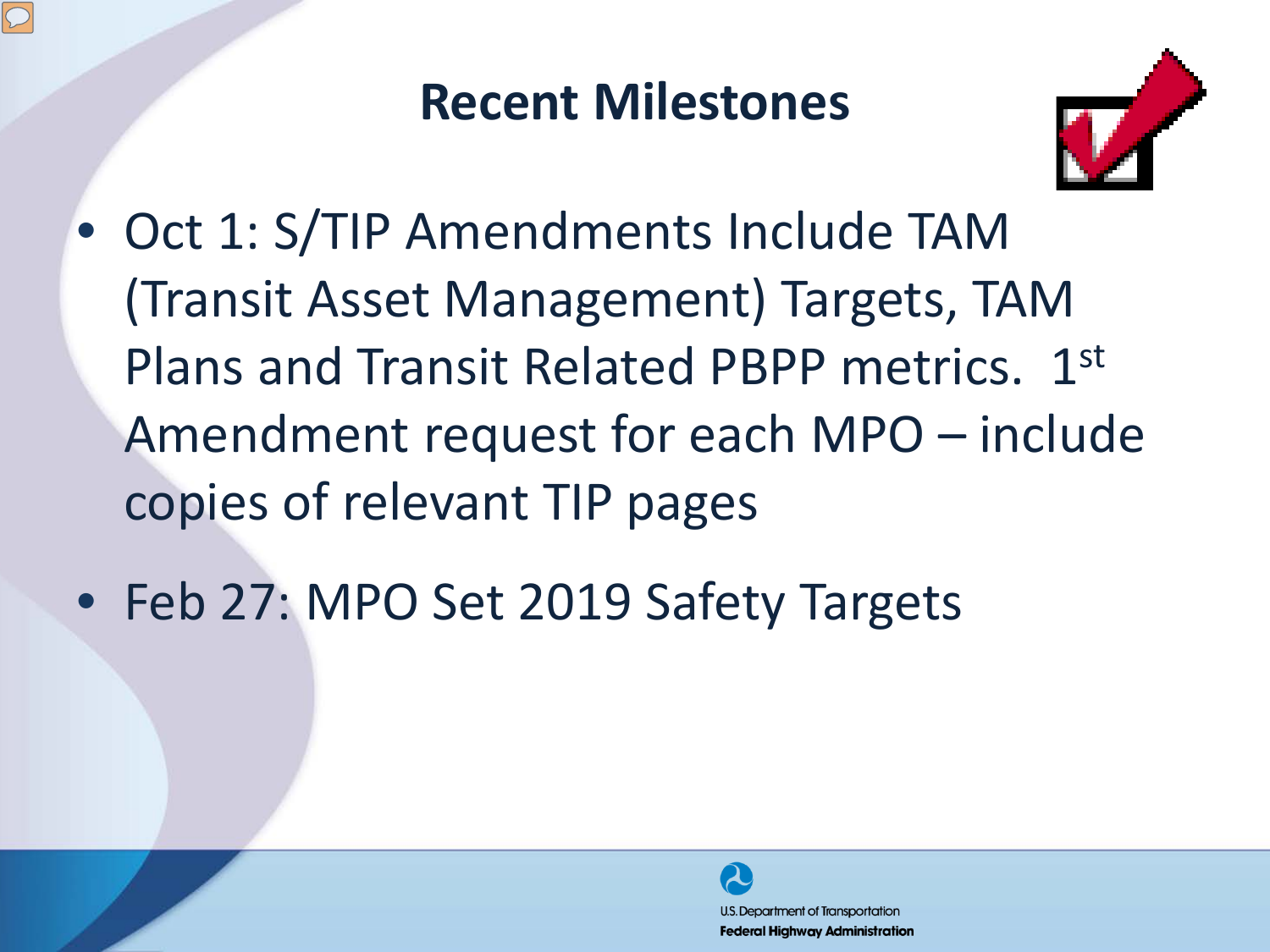### **What's New for FL?**

• Agreed upon STIP TPM TAM Language (April)

Agreed upon STIP Safety Language (March)

# • Reviewing STIP PM2 and PM3 Language

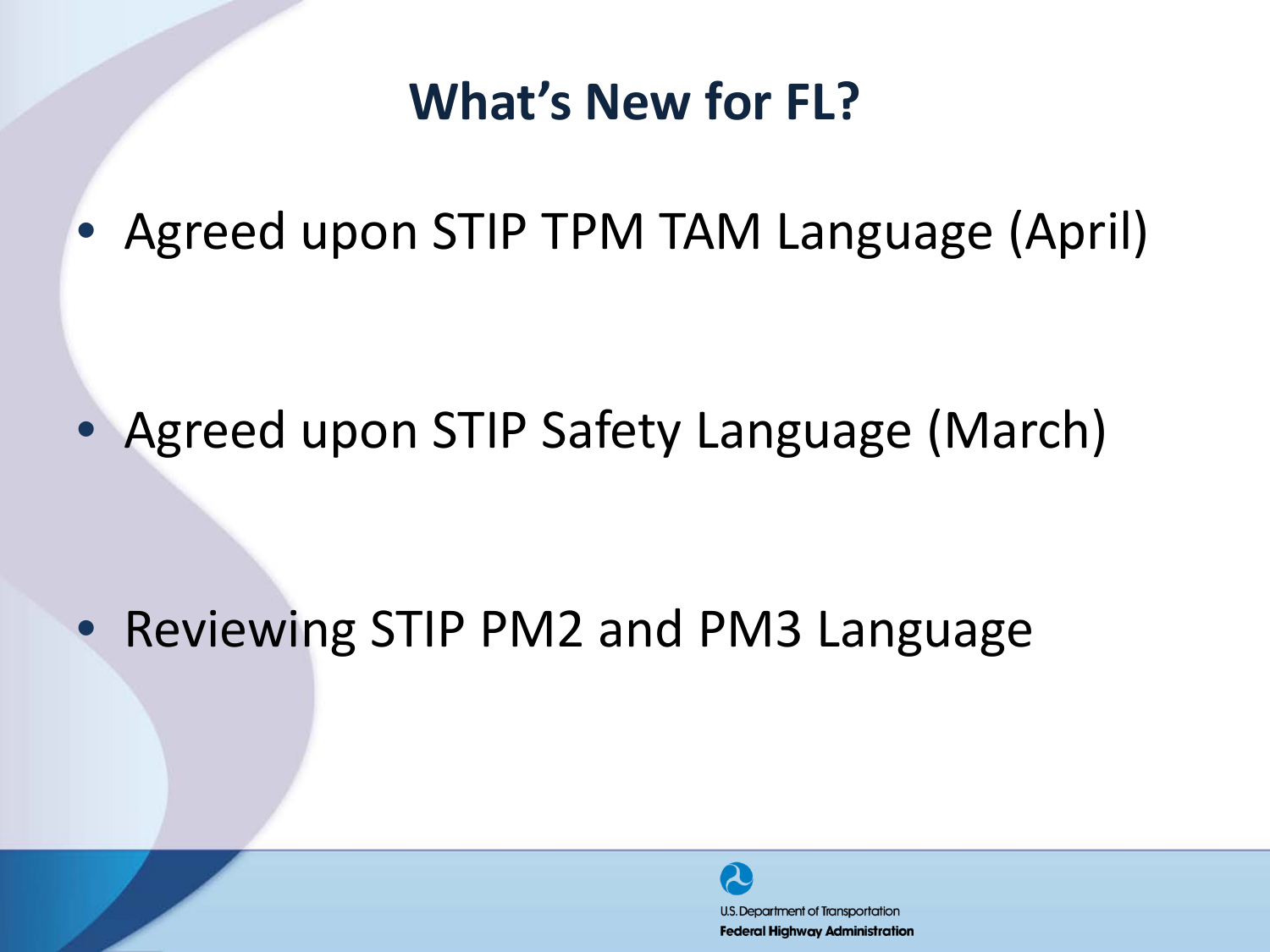# **What's New in Guidance?**

•FHWA Procedure for Safety Performance Measure Computation and State Target Achievement Assessment (February 2019)

•PM2 Pavement Metric Data Dictionary

•Transportation Asset Management Plan Consistency Determination Guidance (February, 2019)

These can all be found at <https://www.fhwa.dot.gov/tpm/guidance/>

> U.S. Department of Transportation **Federal Highway Administration**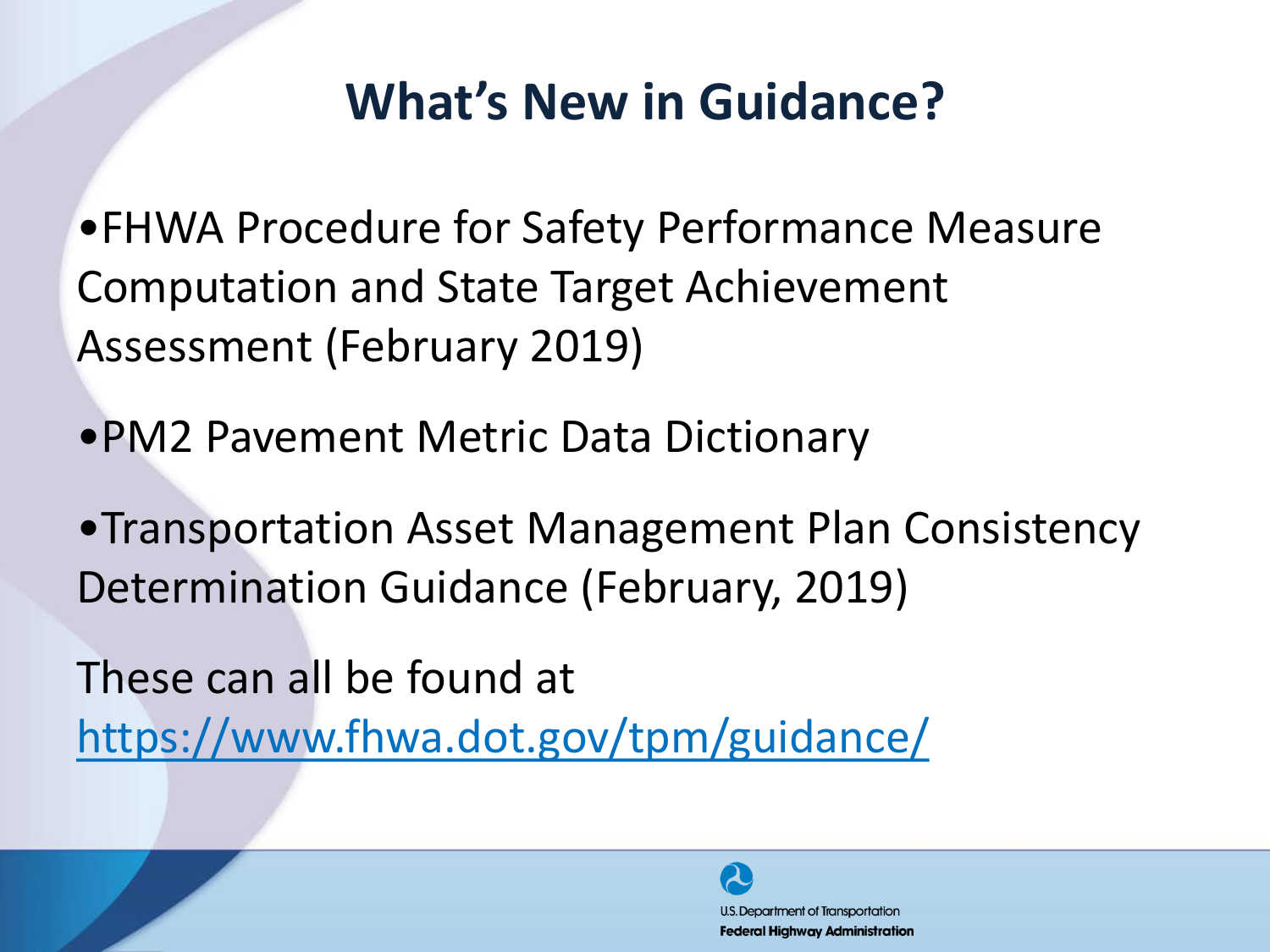#### **On the Horizon**

- 
- May 20, 2019: Any S/TIP Amendments After May 20th Address Bridge, Pavement and System Performance Targets
- May 20, 2019: Any LRTP Amendments address Underlying Planning Processes and Performance Planning requirements for Safety, Bridge, Pavement and System Performance Targets
- June 30, 2019: FDOT submits final TAMP.

U.S. Department of Transportation **Federal Highway Administration**